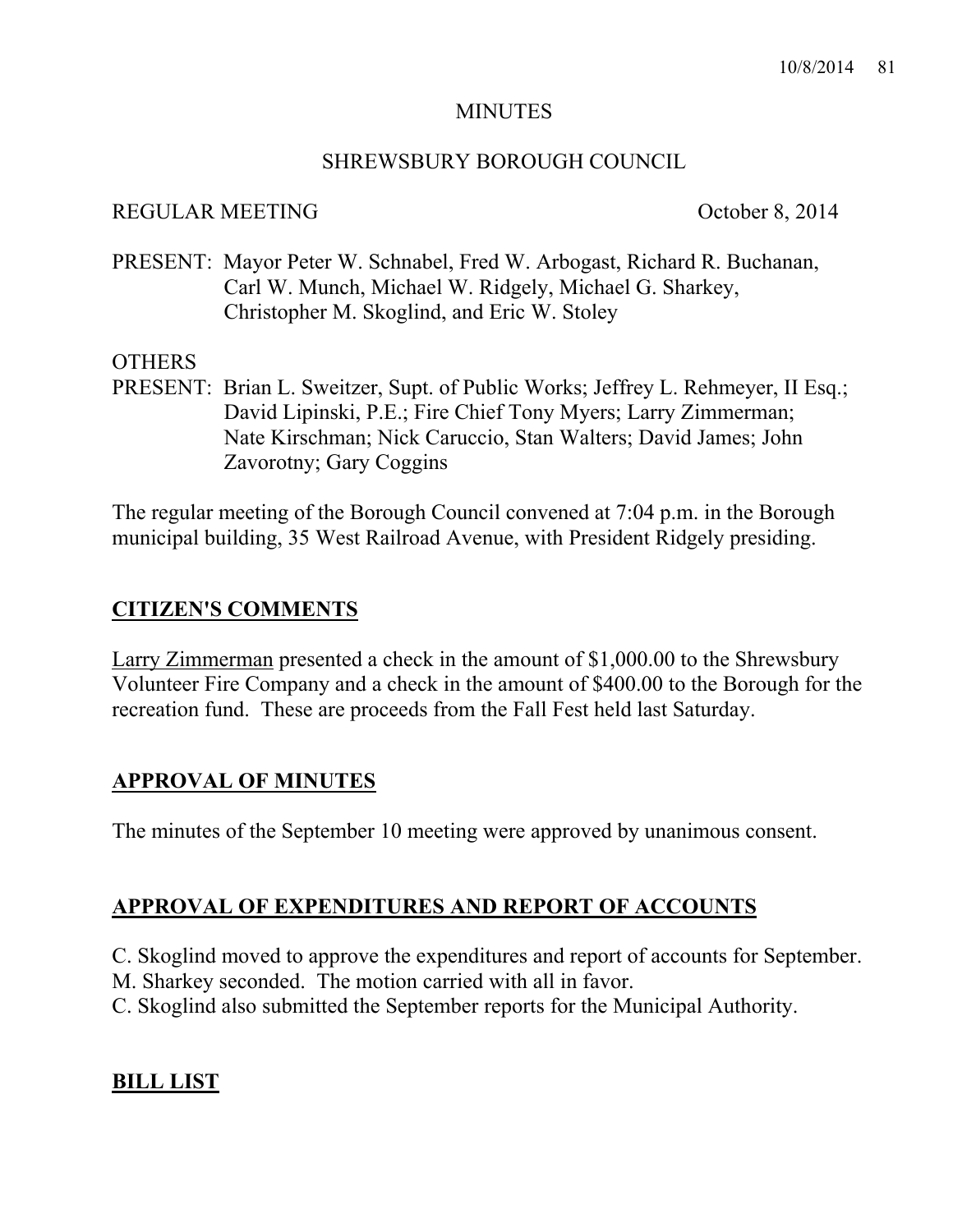The bill list for September was presented: General account: check numbers 12420 thru 12462; Water account: check numbers 5241 thru 5257; Sewer account: check numbers 4869 thru 4886; Highway Aid account: none.

C. Skoglind moved to approve the bill list for September, 2014.

E. Stoley seconded. The motion carried with all in favor.

# **APPROVAL OF PAYROLL REGISTER**

C. Skoglind moved to approve the September 2, 16, and 30 payroll registers.

F. Arbogast seconded. The motion carried with all in favor.

# **SUBDIVISION & LAND DEVELOPMENT**

## **Codes Enforcement**

The zoning report for September was submitted.

# **Southern Regional Police Department** – R. Buchanan

Buck highlighted the police report for September.

## **Water & Sewer** – Supt. Sweitzer

## Deer Creek Pump Seal Issue

The Public Works Department developed a problem with the sewer pump seal at the Deer Creek sewer pump station. The pump seal was stuck together like an adhesive would have been applied. A letter was sent to the industrial customers in the area and Strategic Packaging responded that the concerned discharge could be from the manufactured ice packs and in a highly concentrated amount. The amount of \$5,000.00 was spent in the past two months changing the seal in the pump and the filters. A letter will be sent to all customers of the Deer Creek pump station informing them of the problem and to ask that if suspicious activity is seen they should call 911.

## Southern Farms Phase II Sewer Lining

The Southern Farms Sewer Lining Project began on September 3 and will include Brandywine Drive, parts of Covington Drive, and Strassburg Circle. The cost is \$241,276.60 and affects 23 Borough properties and 27 Authority properties.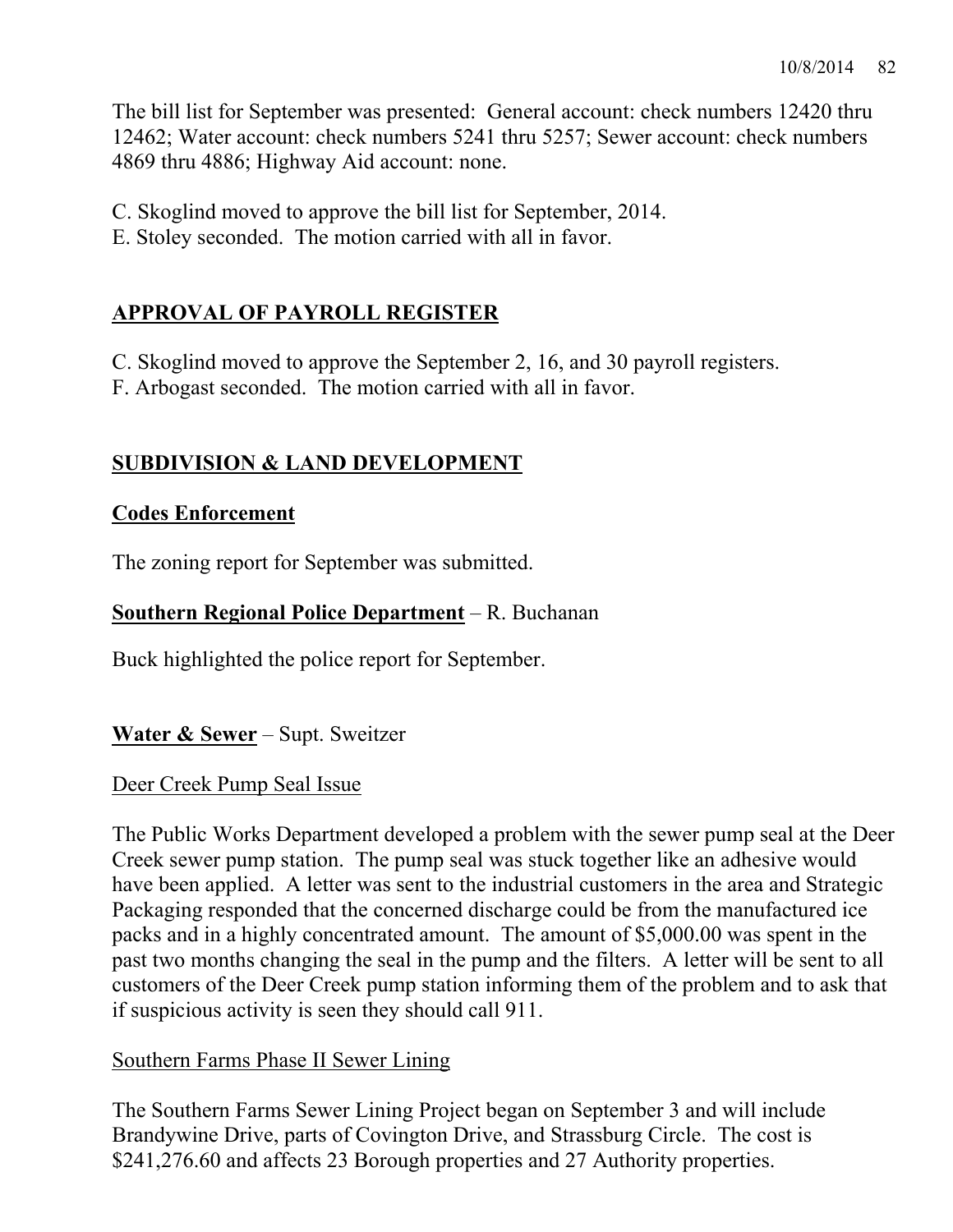## Tolna Junction Sewer Line Replacement

The sewer line replacement at Windy Hill Road and Tolna Junction Lane began on October 6. The majority of the cost will be the Authority's using the district-formulated process. The EDU formula shows 97.4% to the Authority and 2.6% to the Borough. The cost of the project is \$51,400.00.

## **Public Roads & Lighting** – Michael G. Sharkey

## Mount Airy Road Shopping Center

There seem to be more traffic flow problems with motorists trying to make a U-turn in front of the shopping center. The traffic engineer with Pennoni Associates reviewed the right-turn only enforcement problem with the intersection and his report was included with the packets. A recommendation is to switch out the existing orange delineators with the correct white delineators, install additional white delineators in the median to the north, and to change some existing signage and add new signage. Supt. Sweitzer will contact our PennDOT representative to ask permission to make the changes.

## Crack Sealing

Crack sealing will begin around October 20.

## **Public Lands, Buildings and Finance** – Christopher M. Skoglind

Transfer Funds in the PLGIT Accounts

C. Skoglind recommends funds be transferred between the accounts at PLGIT.

C. Skoglind moved to make the following transfers:

\$200,000.00 from the General operating account to the General capital account; \$175,000.00 from the Water operating account to the Water capital account; \$100,000.00 from the Sewer operating account to the Sewer capital account. R. Buchanan seconded. The motion carried with all in favor.

## Budget Meeting

The next budget meeting is tomorrow night.

## Ballfield Generator Building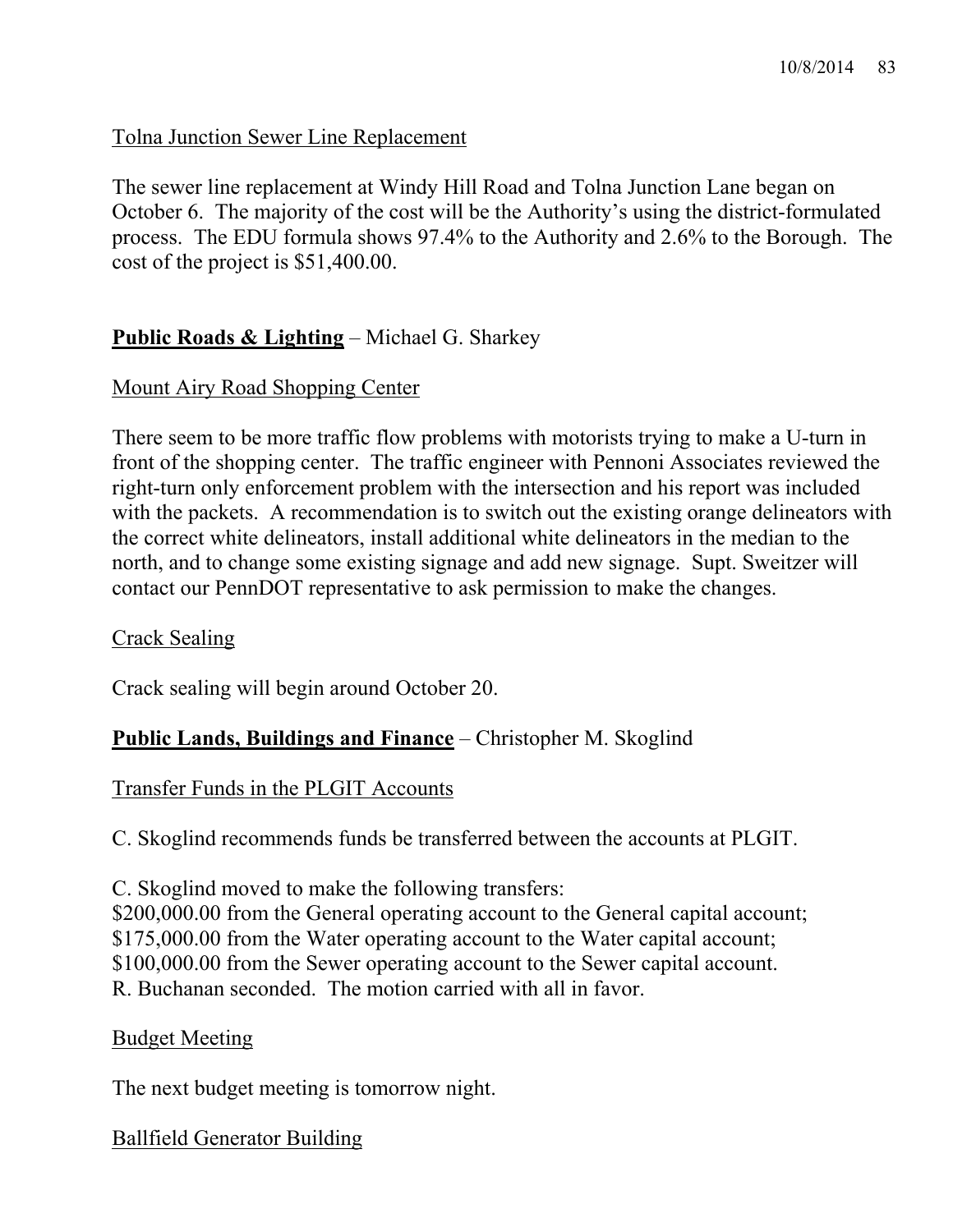A Boy Scout is currently repairing the ballfield generator building as an Eagle Scout project and it should be completed by the end of October.

## Play Equipment Replacement

The Girl Scouts ordered the new play equipment that will be stored until next spring. The work day was a success as the see saws and monkey bars were painted, graffiti was removed, and the balance beam was replaced.

## **ENGINEER'S REPORT**

## 21 South Hill Street

The EDUs have not been paid for as yet and the DEP approval of the planning module has not been received.

## Heathcote Glen II, Phase III

The plan has been recorded.

#### Baron Matthews DEP Planning Module

The planning module will not be processed until the outstanding invoices have been paid.

#### Covington Ridge Phase III

Rich Leatham of S & A Homes visited Eng. Lipinski's offices to discuss the denial of the plan and was going to contact Sol. Rehmeyer to discuss alternatives for resubmission. Council reiterated the procedure is to file a plan in accordance with the Subdivision and Land Development and the Zoning Ordinance and that the developer will pay for the sidebar discussions relating to this project. There is no point in having a Committee meeting.

#### Messina Highlands

Eng. Lipinski stated that he and Supt. Sweitzer are working with the developer and their engineer to reach an acceptable conclusion. The Municipal Authority has applied numerous conditions to the project as part of the issuance of the sewage permit.

Forest Lakes Spillway Project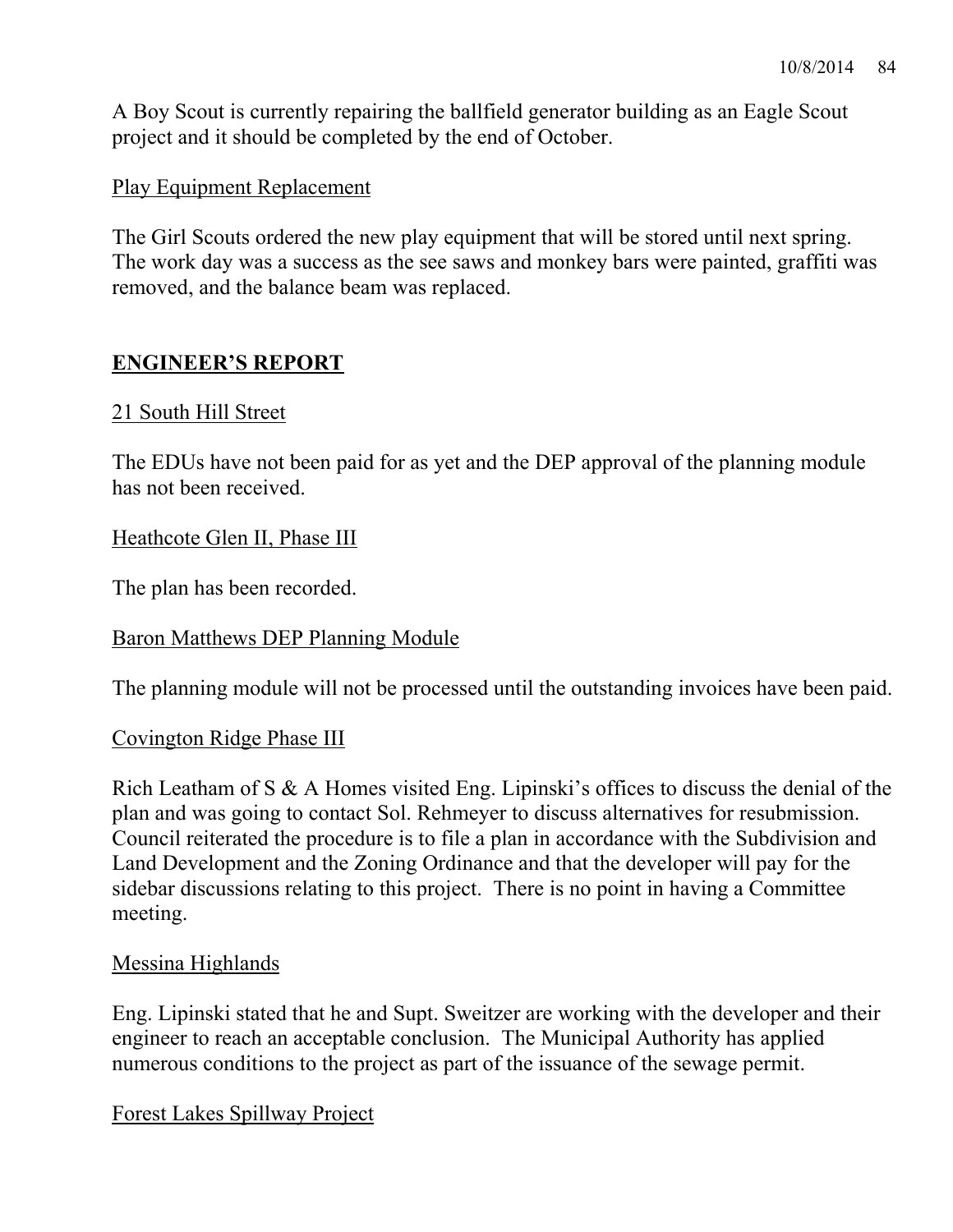Gary Coggins, representing the Forest Lakes HOA, stated construction has started in the spillway and the sewer line was unearthed and it is laying on stone but the concrete does not go all the way to the top of the pipe. After discussion, Mr. Coggins was told the project should proceed as approved.

## **SOLICITOR'S REPORT**

## Covington Ridge III

Sol. Rehmeyer stated Rich Leatham of S & A Homes did contact him regarding the plan denial, and he was invited to attend the meeting this evening. Mr. Leatham has still not given documentation to confirm an updated Covington Ridge III security amount.

#### Defined Benefit Plan Policy

A sample Defined Benefit Plan Policy was given to Sol. Rehmeyer that was provided by the Borough's investment advisor which is currently being reviewed.

#### PennDOT Pipe Replacement

Sol. Rehmeyer has been corresponding with PennDOT regarding the protection of the wells near I-83 during the replacement of the large stormwater pipe that is under I-83. The contractor will need to meet with representatives of the Borough to confirm how the project would proceed and protect the Borough's interests. PennDOT will have the Borough added as an additional insured.

#### Speed Limit Signs

A memorandum was prepared and will be discussed further next month. Sol. Rehmeyer will clarify that no speed limit study is required on a street less than a quarter of a mile and if the speed limit signs are enforceable.

## **Public Safety, Welfare and Personnel** – Fred W. Arbogast

## S.P.C.A. 2015 Agreement

The agreement is the same as the 2014 agreement.

- F. Arbogast moved to approve the 2015 Agreement with the S.P.C.A.
- E. Stoley seconded. The motion carried with all in favor.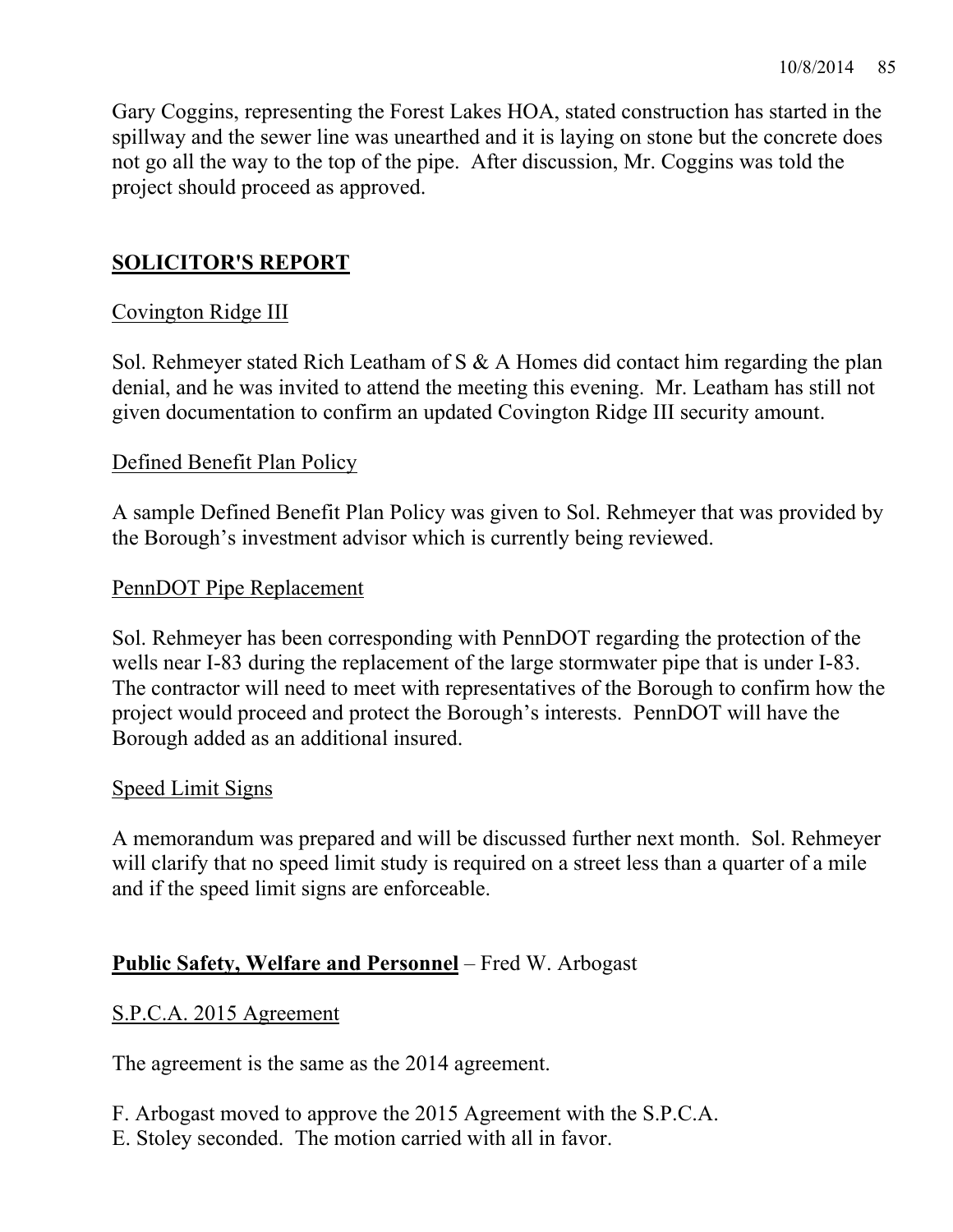## Year-end Evaluations

F. Arbogast will meet with Supt. Sweitzer and C. Bosley regarding employee evaluations.

## **Secretary's Report** – Cindy L. Bosley

2013 Liquid Fuels Audit

The audit will take place next Tuesday.

York County Boroughs Association Meeting

The annual meeting will be held on November 1.

## **York Adams Tax Bureau** – Michael G. Sharkey

#### 2015 Budget

A copy of the Bureau's 2015 budget was included in the packets. The Bureau is hoping to build some capital reserves.

## **Subdivision, Land Development and Zoning** – Eric W. Stoley

## **Planning Commission/Regional Planning Commission** – Eric W. Stoley

New member, Steve Mayoryk, attended the last meeting and was appointed Vice Chairman. Keith Wills is now the Chairman.

## Penn Mar Recycling Zoning Hearing

Even though the property is not in a wellhead protection zone, containment of oil and gasoline should be looked at closely. The facility wants to expand to include ferrous metals and vehicles. The hearing is tomorrow evening. Past violation notices should be brought up at the hearing.

## **UNFINISHED BUSINESS**

## **NEW BUSINESS**

Issue Control Sheet